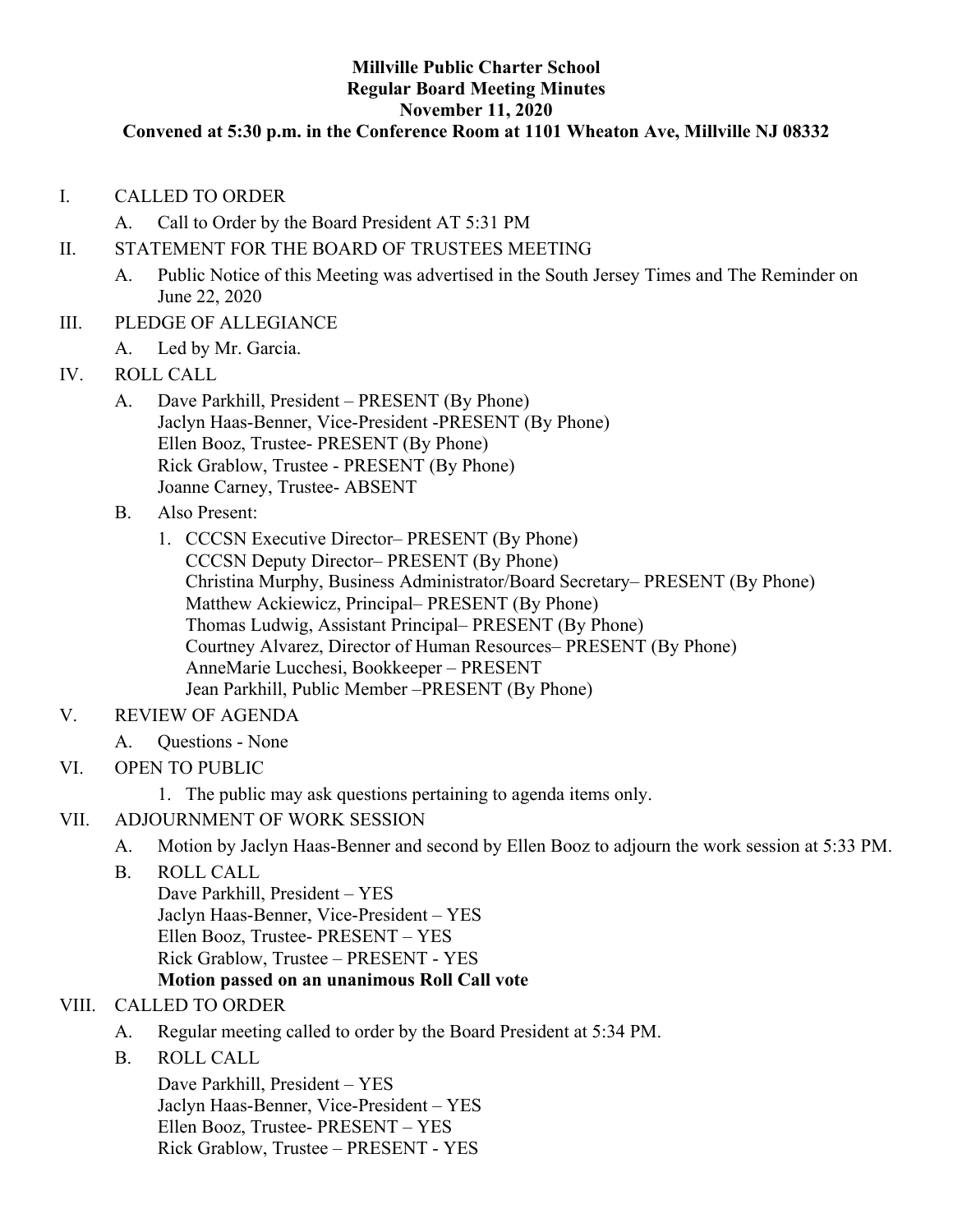# **Motion passed on an unanimous Roll Call vote**

- IX. EXECUTIVE SESSION None
- X. OPEN TO PUBLIC None
	- 1. The public may ask questions pertaining to agenda items only.
- XI. APPROVE MINUTES
	- A. Motion by Dave Parkhill and second by Rick Grablow to approve the Minutes of the Regular and Executive session meetings held on October 7, 2020.
	- B. ROLL CALL Dave Parkhill, President – YES Jaclyn Haas-Benner, Vice-President – YES Ellen Booz, Trustee- PRESENT – YES Rick Grablow, Trustee – PRESENT - YES **Motion passed on an unanimous Roll Call vote**
- XII. OLD BUSINESS None
- XIII. FINANCE
	- A. Motion by Dave Parkhill and second by Jaclyn Haas-Benner to approve items 1 through 17 under Finance.
		- 1. Recommend approval of line item transfers for the Month of October 2020. (Backup L-1)
		- 2. Recommend the approval of the Board Secretary's Reports in accordance with 18A: 17-36 and 18A: 17-9 for the month of October 2020. The Board Secretary certifies that no line item account has been over expended in violation of N.J.A.C. 6A: 23A - 16.10(c) 3 and that sufficient funds are available to meet the district's financial obligations for the remainder of the fiscal year which the board is not certifying.(Backup materials L-2)
		- 3. Recommend the approval of the Treasurer's Report in accordance with 18A: 17-36 and 18A: 17-9 for the month of October 2020. The Treasurer's Report and the Secretary's Reports are in agreement for the month of October 2020.(Backup materials L-3)
		- 4. Recommend approval of the bills as attached in the amount of \$395,522.28
		- 5. Recommend approval of the following payrolls (Backup L-5): October 15, 2020 - \$76,755.09 October 31, 2020 - \$78,351.80
		- 6. Approve the Board of Education Certification pursuant to N.J.A.C. 6A:23A-16.10(c) 3, we certify that after review of the secretary's monthly financial reports (appropriations section) and upon consultation with the appropriate district officials, that to the best of our knowledge, no major account or fund has been over expended and that sufficient funds are available to meet the district's financial obligations for the remainder of the fiscal year.
		- 7. Recommend to approve the expense reclassification report for October 2020. (Backup L-6)
		- 8. To approve a portion of the salary of Matthew Ackiewicz to be charge to the CCCSN Grant in the amount of \$25,000. (Back-up L-7)
		- 9. To approve purchase of laptop computers from STS in the amount of \$14,762 to be charge to the CARES Grant and the Coronavirus Relief Fund. (Back-up L-8)
		- 10. To approve the updated contract with Comcast to expand bandwidth at \$1,215.05 a month. (Back-up L-9)
		- 11. To approve purchase of Chromebooks from CDW for \$31,178.19 to be charged to CARES Grant and Coronavirus Relief Fund. (Back-Up L-10)
		- 12. Recommend approval to accept \$3,700.oo increase in Title I SIA funds for a total of \$33,400. (Back-up L-11)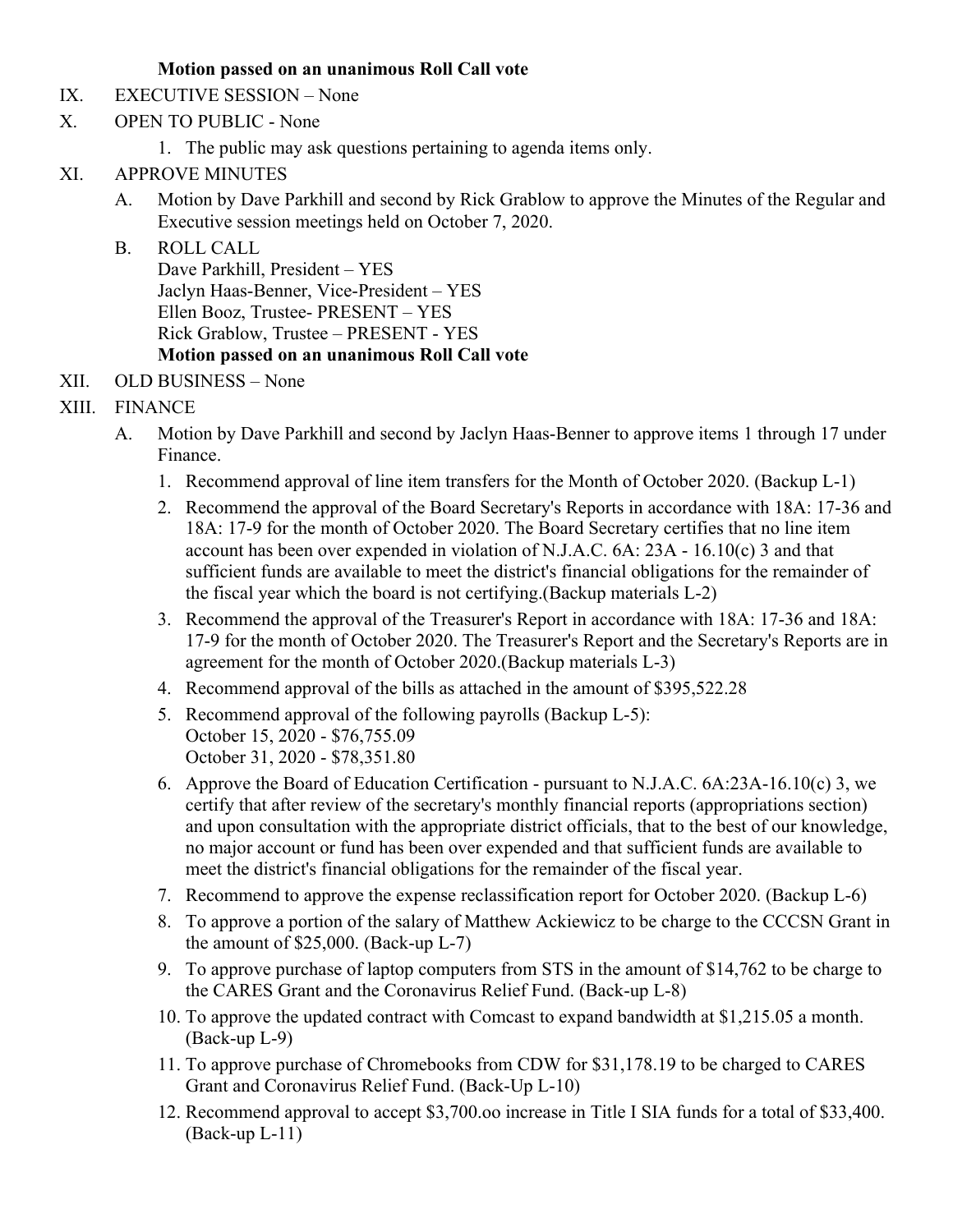- 13. Recommend to approve share of tuition reimbursement request for Stefanie Alvarez (shared service Food Director from Vineland Public Charter School) for \$1484.00 (Back-up L-12)
- 14. Request to approve the service quote for a server upgrade with Advance Computer Solutions Group in the amount of \$3,000 to be shared with VPCS and BPCS. (Back-up L-13)
- 15. Recommend approval for the purchase of Laptops from CDW in the amount of \$25,200.00 to be charge to the NJ Digital Divide Grant (Back-up L-14)
- 16. To approve Delta T as an as-needed service provider for the following rates and positions (Back-L-15)
- 17. To approve the estimate for snow removal on an as needed basis if equipment school equipment is non-operational (Back-up L-16)
- B. ROLL CALL Dave Parkhill, President – YES Jaclyn Haas-Benner, Vice-President – YES Ellen Booz, Trustee- PRESENT – YES Rick Grablow, Trustee – PRESENT - YES **Motion passed on an unanimous Roll Call vote**
- XIV. POLICY UPDATES
	- A. Motion by Jaclyn Haas-Benner and second by Ellen Booz to approve items POL-1 and POL-2 under Policy.
		- 1. Recommend to approve Policy Alert #221, September 2020, for a First Reading (Back-up  $POL-1)$
		- 2. To approve update to school Recovery and Restart Plan, Appendix C: Critical Area of Operation #3 - Transportation, Social Distancing on Buses, Bulletpoint 4, to read "Students from the same family should sit together on the bus (maximum 3 per seat)". (Old language indicated 2 per seat) (Back-up POL-2)
	- B. ROLL CALL

Dave Parkhill, President – YES Jaclyn Haas-Benner, Vice-President – YES Ellen Booz, Trustee- PRESENT – YES Rick Grablow, Trustee – PRESENT - YES **Motion passed on an unanimous Roll Call vote**

# XV. PERSONNEL

- A. Motion by Rick Grablow and second by Jaclyn Haas-Benner to approve items PER-1 through PER-3 under Personnel.
	- 1. Request approval of the staff list and salaries for the 2020-2021 school year attached. (Backup PER-1)
	- 2. Recommend approval of the personnel actions as listed in the attached. (Backup PER-2)
	- 3. Recommend approval of the FMLA leave for the attached personnel. (Backup PER-3)
- B. ROLL CALL

Dave Parkhill, President – YES Jaclyn Haas-Benner, Vice-President – YES Ellen Booz, Trustee- PRESENT – YES Rick Grablow, Trustee – PRESENT - YES **Motion passed on an unanimous Roll Call vote**

- XVI. FACILITIES See the Executive Director's Report
- XVII. SCHOOL OPERATIONS
	- A. Motion by Ellen Booz and second by Jaclyn Haas-Benner to accept the Principal's reports.